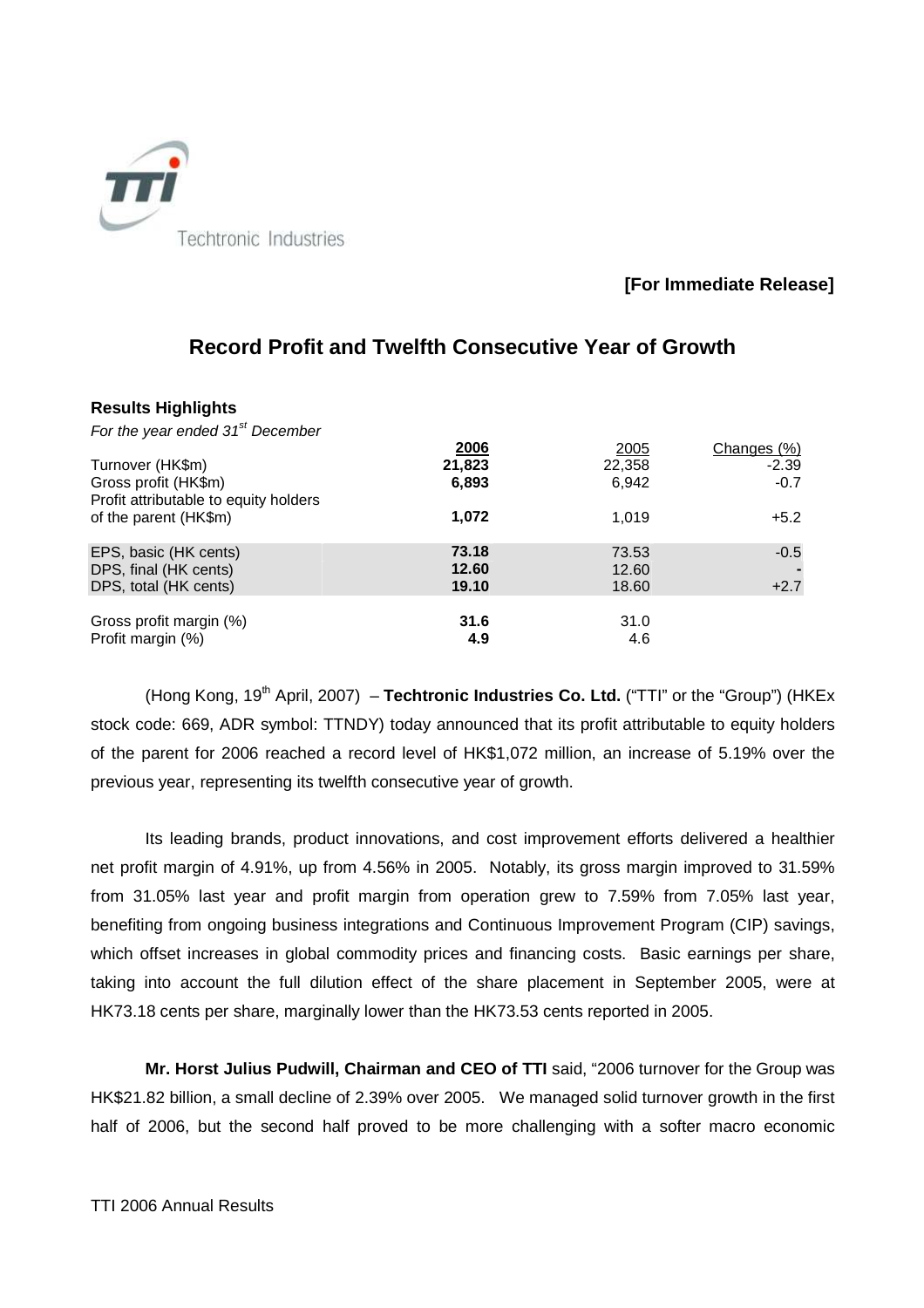environment in the United States. However, the Group's expansion efforts outside of North America continued the first half momentum with near double digit turnover growth for the second half and consequently for the full year. Our floor care business rebounded with positive turnover growth in the second half. We announced the acquisition of Hoover® floor care business, which when combined with our existing floor care business will make TTI the leader in the global floor care industry."

Commenting on the Group's future plans, Mr. Pudwill said, "We are setting the stage for growth and profit margins enhancement. After a second year of consolidating the 2005 power tool acquisitions, we are starting to benefit from the integration synergies. We are moving decisively to consolidate our latest acquisition Hoover®, and derive gains in marketing and operational efficiencies in 2007. Our attention will focus on both core business expansion and the search for strategic acquisitions that can enhance both our top line and bottom line."

"Our core strategy to build our business with exceptional people is being fueled by the introduction of a North American campus recruiting and Leadership Development Program. We target talented individuals with a passion to lead and deliver results. Additionally, we have strengthened our management team by creating new executive positions in our offices around the world and filling them with uniquely talented business leaders in important areas of sales, marketing, product development, operation, and senior management. We anticipate benefits in our dynamic and fast paced culture across product development, marketing, and best cost operational performance."

# **Review of operation**

#### **Power Equipment**

The Power Equipment business, which includes power tools, power tool accessories, and outdoor power equipment, reported record profit from operations, with growth from its professional brands, Milwaukee® and AEG® as well as strong sales of RIDGID® professional power tools manufactured by TTI. Profit from operations was HK\$1,462 million, a significant increase of 18.16% over 2005. Turnover reached HK\$17.12 billion, accounting for 79% of total Group turnover. Full year turnover was marginally down 0.35% from last year due to a sluggish North American market in the second half of the year. The Group improved operating profit margins to 8.54% from 7.20% last year in a difficult economic environment of rising raw material costs. Innovative new products,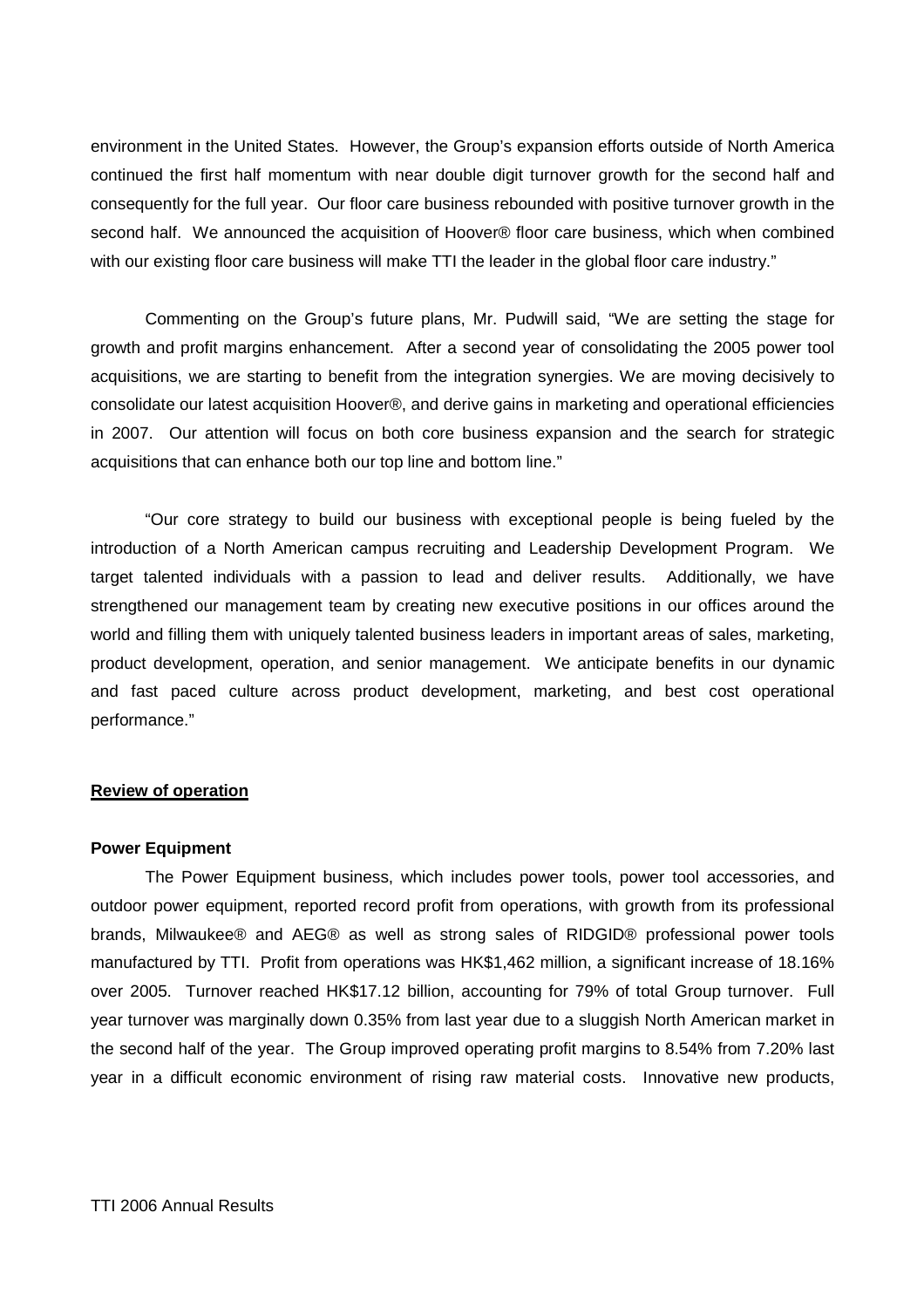quality improvement initiatives, global procurement activities, product transfer programs, and CIP have positively impacted TTI's operational performance.

The Group expects its North American business to rebound after a slowdown in the second half of last year and it has increased the consumer power tool promotion plans and marketing support. Innovative lithium-ion cordless products will be launched throughout the year, further enhancing TTI's leading position in the cordless category. European and the rest of world businesses are continuing to track healthy growth. New products are the primary drivers, but new distribution in core territories and new geographies are also adding incremental turnover. The Ryobi® branded One+™ System and Milwaukee® V18™ programs are notable product ranges that are feeding the expansion.

# **Floor Care**

In 2006, the floor care business established the platforms for future growth, including the acquisition of the Hoover® floor care business. Its powerful brand portfolio now includes Hoover®, Dirt Devil® and Vax®. In addition to the brands, the business is competitively positioned with an increased new product development capability, best cost supply chain scale, and full product category coverage. Distribution reach outside of North America will continue to expand geographically with TTI's brands.

The floor care business completed the transition to focus on its own brands and as a result reported second half growth in North America and Europe. Turnover for the full year was HK\$4.43 billion, down 2.16% from last year's, and accounting for 20% of the Group's total turnover. On the cost side, challenging raw material pricing was partially offset by the Group's global sourcing programs and CIP savings. TTI did drive its innovative products with increased advertising support in key markets. Profit from operations was down to HK\$157 million, a margin of 3.54% of turnover.

2006 set the stage for growth in the floor care business. TTI now possesses the most recognized brands in virtually all floor care categories. Dirt Devil® is positioned to continue its introduction of unique products through its ease of use strategy and advantages in manufacturing scale and supply chain efficiencies. There are multiple new product introductions planned for 2007 including the KURV™ and the KRUZ™, both hand-held vacuums and a new "i"™ upright vacuum. The Group's contract business remained in transition in 2006 as it increased its commitment to its own leading brands. This is still on track to rebound in 2007 as the Group begins delivering the new line of Sears® Kenmore® brand of vacuums in the first half.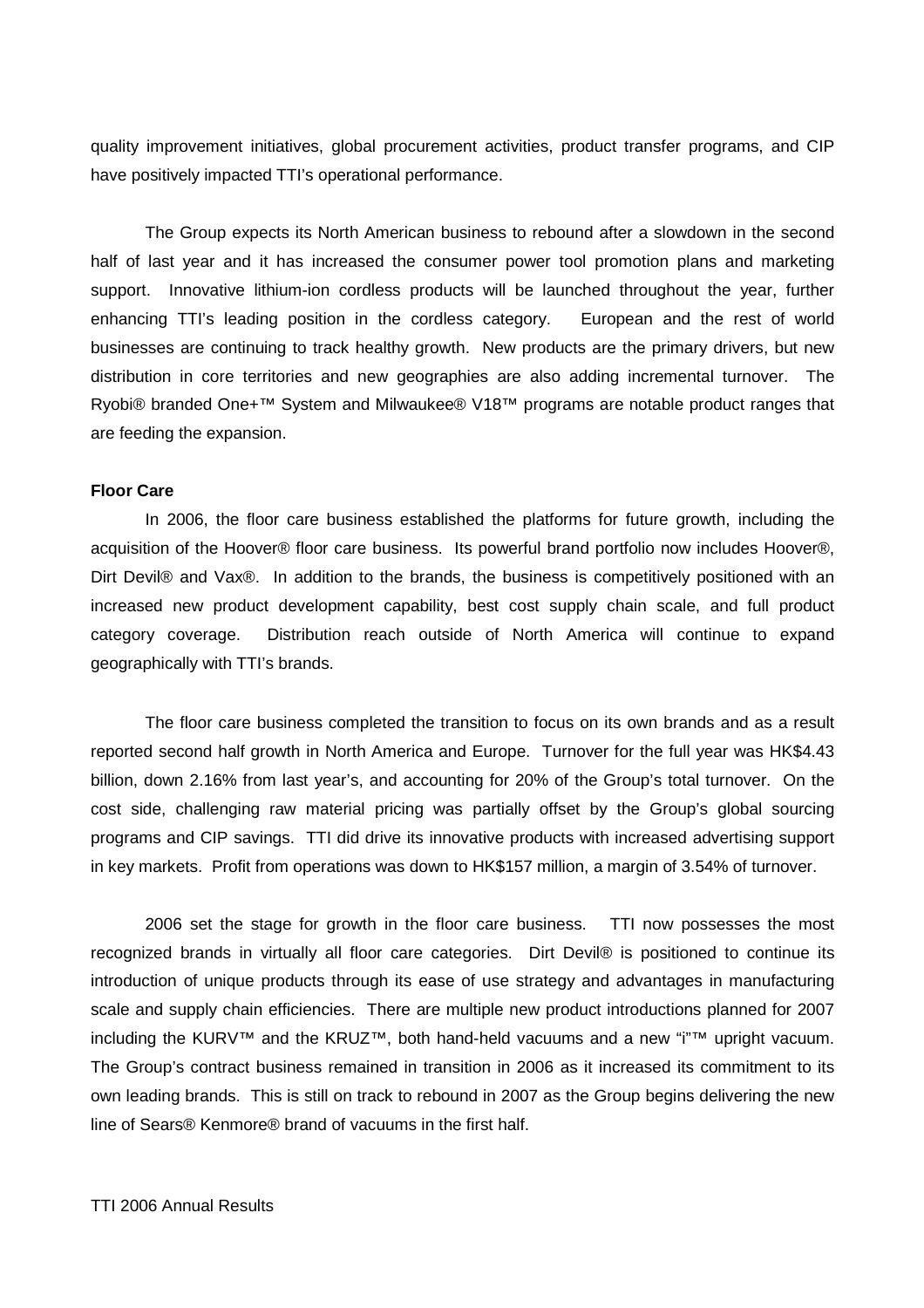# **Laser and Electronics**

The Laser & Electronics business result for 2006 was according to expectations, with a top line decline from the prior year due to the continuing correction in the laser based products market. Turnover in Europe was stable and infant care products delivered growth. Expenses were controlled through CIP programs while addressing the overhead expense structure. Consequently, turnover was HK\$279 million, accounting for 1% of total Group turnover, and profit from operations was HK\$37 million.

## **The text of the announcement and results presentation are available at www.ttigroup.com**

#### **Investor Presentation Broadcasting**

Available at www.ttigroup.com from 7:00 pm, 19<sup>th</sup> April, 2007 (HK Time) for a month until 18<sup>th</sup> May, 2007

## **About TTI**

Founded in 1985 and listed on the Stock Exchange of Hong Kong Limited in 1990, TTI is a world-class supplier of superior home improvement and construction tools with a powerful portfolio of trusted brands and a strong commitment to innovation and quality. The portfolio that TTI offers includes a full line of power equipment products, floorcare, laser and electronic products employing approximately 23,000 people worldwide. TTI's portfolio of global brands, among others, Milwaukee®, AEG®, Ryobi®, Homelite®, Royal®, Dirt Devil®, Regina®, Vax® and Hoover®.

TTI is one of the constituent stocks on the Hang Seng HK MidCap Index under the Hang Seng Composite Index, the MSCI Hong Kong Index, the FTSE All-World Hong Kong Index, the FTSE/Hang Seng Asian Cyclical Index and the Dow Jones Hong Kong Titans 30. For more information, please visit www.ttigroup.com.

#### **Trademarks**

All trademarks used are intellectual property of their respective owners and are protected under trademark law.

RIDGID® is a registered trademark of Ridgid, Inc., part of Emerson Professional Tools, a business of St. Louisbased Emerson (NYSE: EMR). The orange color used on these products and the combination of orange and grey are trademarks for RIDGID® brand power tools.

The use of the trademark Ryobi® is pursuant to a license granted by Ryobi Limited.

Sears®, Craftsman® and Kenmore® brands are registered trademarks of Sears Brands, LLC.

|             | For enquiries:                        |           |                                              |                                                      |  |  |
|-------------|---------------------------------------|-----------|----------------------------------------------|------------------------------------------------------|--|--|
|             | <b>Techtronic Industries Co. Ltd.</b> |           | <b>Strategic Financial Relations Limited</b> |                                                      |  |  |
| Jess Cheung |                                       | Veron Na  |                                              | $+(852)$ 2864 4831 veron.ng@sprg.com.hk              |  |  |
| Tel:        | +(852) 2402 6683                      |           |                                              | Joanne Lam $+(852)$ 2864 4816 joanne.lam@sprg.com.hk |  |  |
| Email:      | jess@tti.com.hk                       | Ming Chan |                                              | $+(852)$ 2864 4892 ming.chan@sprg.com.hk             |  |  |
|             |                                       | Fax:      | +(852) 2804 2789 / 2527 1196                 |                                                      |  |  |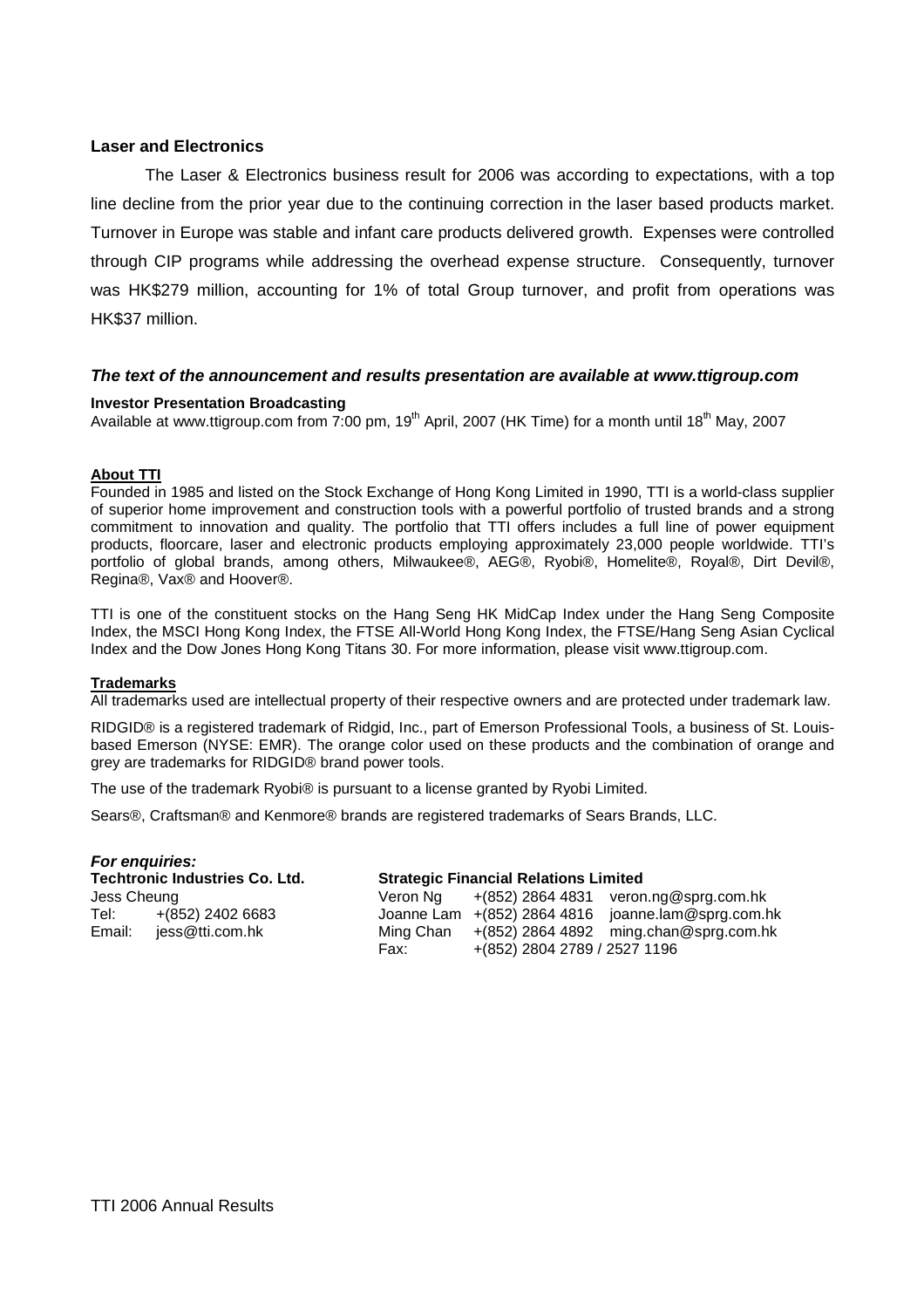# **RESULTS SUMMARY**

# **CONSOLIDATED INCOME STATEMENT**

For the year ended  $31<sup>st</sup>$  December, 2006 (audited)

|                                                 | 2006<br>HK\$'000 | 2005<br>HK\$'000                                                        | 2006<br>US\$'000 | 2005<br>US\$'000 |
|-------------------------------------------------|------------------|-------------------------------------------------------------------------|------------------|------------------|
| Turnover<br>Cost of sales                       | 21,822,597       | 22,358,387<br>$(14,929,737)$ $(15,416,176)$ $(1,914,069)$ $(1,976,433)$ | 2,797,769        | 2,866,460        |
|                                                 |                  |                                                                         |                  |                  |
| Gross profit                                    | 6,892,860        | 6,942,211                                                               | 883,700          | 890,027          |
| Other income                                    | 43,423           | 46,630                                                                  | 5,567            | 5,978            |
| Interest income                                 | 91,454           | 60,368                                                                  | 11,725           | 7,739            |
| Selling, distribution, advertising and warranty |                  |                                                                         |                  |                  |
| expenses                                        | (2,529,631)      | (2,537,555)                                                             | (324, 312)       | (325, 328)       |
| Administrative expenses                         | (2, 414, 135)    | (2,443,035)                                                             | (309, 504)       | (313, 208)       |
| Research and development costs                  | (428, 311)       | (492, 234)                                                              | (54, 912)        | (63, 107)        |
| Finance costs                                   | (391, 679)       | (353,041)                                                               | (50, 215)        | (45, 262)        |
|                                                 |                  |                                                                         |                  |                  |
| Profit before share of results of associates    |                  |                                                                         |                  |                  |
| and taxation                                    | 1,263,981        | 1,223,344                                                               | 162,049          | 156,839          |
| Share of results of associates                  | (895)            | (6, 463)                                                                | (115)            | (829)            |
|                                                 |                  |                                                                         |                  |                  |
| Profit before taxation                          | 1,263,086        | 1,216,881                                                               | 161,934          | 156,010          |
| Taxation                                        | (184, 017)       | (157, 714)                                                              | (23, 592)        | (20, 220)        |
|                                                 |                  |                                                                         |                  |                  |
| Profit for the year                             | 1,079,069        | 1,059,167                                                               | 138,342          | 135,790          |
| Attributable to:                                |                  |                                                                         |                  |                  |
| Equity holders of the parent                    | 1,071,864        | 1,018,984                                                               | 137,418          | 130,638          |
| Minority interests                              | 7,205            | 40,183                                                                  | 924              | 5,152            |
|                                                 |                  |                                                                         |                  |                  |
|                                                 | 1,079,069        | 1,059,167                                                               | 138,342          | 135,790          |
| Dividends paid                                  | 279,845          | 251,469                                                                 | 35,878           | 32,240           |
|                                                 |                  |                                                                         |                  |                  |
| Earnings per share (HK / US cents)              |                  |                                                                         |                  |                  |
| Basic                                           | 73.18            | 73.53                                                                   | 9.38             | 9.43             |
| <b>Diluted</b>                                  | 70.12            | 69.75                                                                   | 8.99             | 8.94             |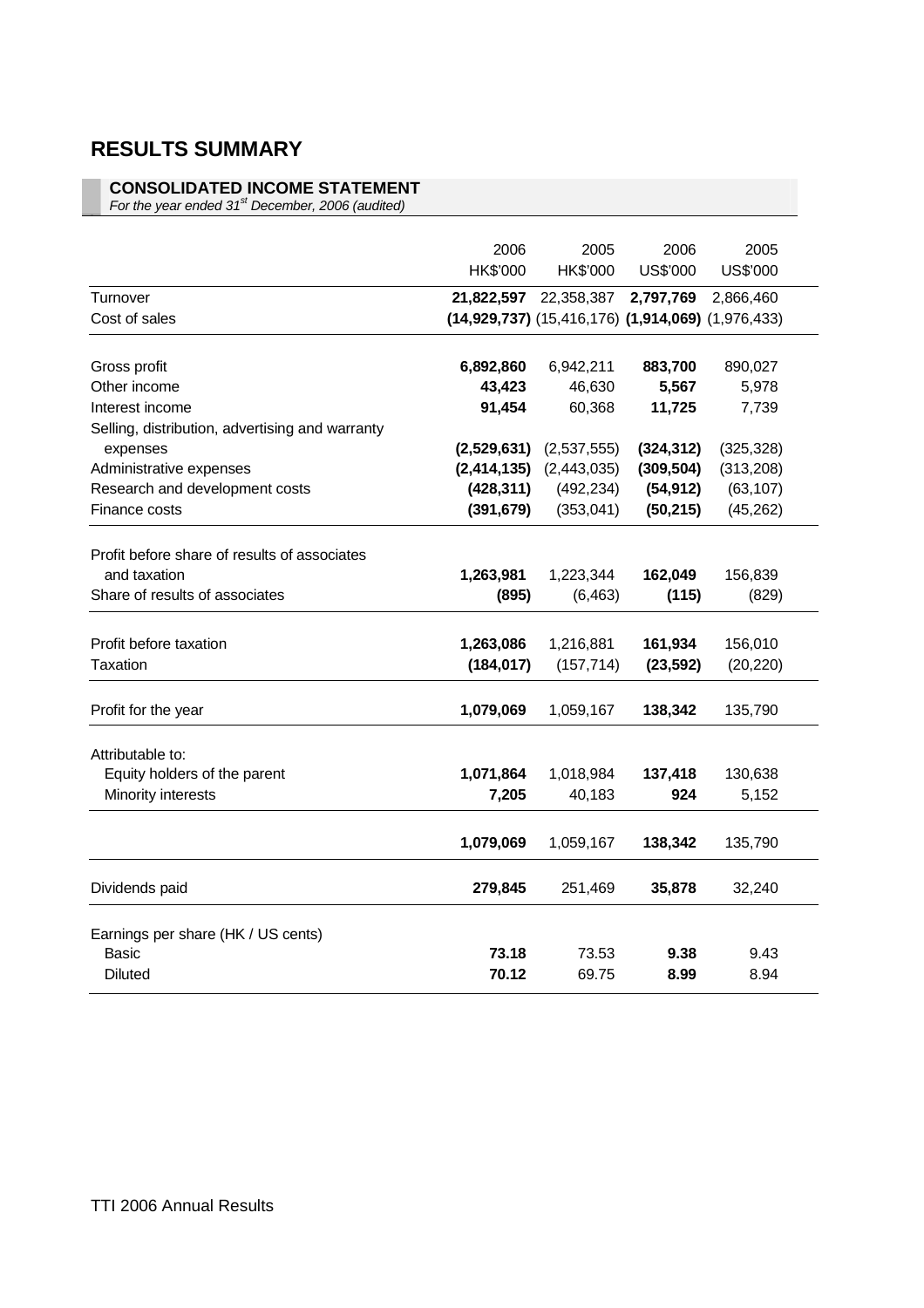# **CONSOLIDATED BALANCE SHEET**

For the year ended 31<sup>st</sup> December, 2006 (audited)

|                                            | 2006<br><b>HK\$'000</b> | 2005<br>HK\$'000 | 2006<br><b>US\$'000</b> | 2005<br>US\$'000 |
|--------------------------------------------|-------------------------|------------------|-------------------------|------------------|
| <b>ASSETS</b>                              |                         |                  |                         |                  |
| Non-current assets                         |                         |                  |                         |                  |
| Property, plant and equipment              | 1,791,746               | 1,755,025        | 229,711                 | 225,003          |
| Lease prepayments                          | 66,659                  | 65,829           | 8,546                   | 8,440            |
| Goodwill                                   | 4,042,996               | 3,990,967        | 518,333                 | 511,662          |
| Intangible assets                          | 1,620,181               | 1,461,453        | 207,716                 | 187,366          |
| Interests in associates                    | 192,989                 | 189,453          | 24,742                  | 24,289           |
| Available-for-sale investments             | 43,315                  | 15,558           | 5,553                   | 1,994            |
| Deferred tax assets                        | 706,493                 | 646,758          | 90,576                  | 82,918           |
|                                            | 8,464,379               | 8,125,043        | 1,085,177               | 1,041,672        |
| <b>Current assets</b>                      |                         |                  |                         |                  |
| Inventories                                | 4,019,883               | 3,971,216        | 515,370                 | 509,130          |
| Trade and other receivables                | 3,827,038               | 3,265,355        | 490,646                 | 418,635          |
| Deposits and prepayments                   | 544,977                 | 466,030          | 69,869                  | 59,748           |
| <b>Bills receivable</b>                    | 578,560                 | 431,121          | 74,174                  | 55,272           |
| Tax recoverable                            | 150,312                 | 68,544           | 19,271                  | 8,788            |
| Trade receivables from associates          | 8,554                   | 1,310            | 1,097                   | 168              |
| Held-for-trading investments in Hong Kong  | 7,800                   |                  | 1,000                   |                  |
| Bank balances, deposits and cash           | 3,718,798               | 4,046,122        | 476,769                 | 518,734          |
|                                            | 12,855,922              | 12,249,698       | 1,648,196               | 1,570,475        |
| <b>Current liabilities</b>                 |                         |                  |                         |                  |
| Trade and other payables                   | 3,118,120               | 3,590,699        | 399,759                 | 460,346          |
| Bills payable                              | 335,455                 | 550,964          | 43,007                  | 70,636           |
| Warranty provision                         | 369,638                 | 338,211          | 47,389                  | 43,360           |
| Trade payable to an associate              | 11,811                  | 21,946           | 1,514                   | 2,814            |
| Tax payable                                | 168,769                 | 116,624          | 21,637                  | 14,952           |
| Obligations under finance leases           |                         |                  |                         |                  |
| - due within one year                      | 18,535                  | 18,107           | 2,376                   | 2,321            |
| Discounted bills with recourse             | 2,501,155               | 2,101,171        | 320,661                 | 269,381          |
| Unsecured borrowings - due within one year | 421,849                 | 434,349          | 54,083                  | 55,685           |
| <b>Bank overdrafts</b>                     | 268,725                 | 238,928          | 34,452                  | 30,632           |
|                                            | 7,214,057               | 7,410,999        | 924,878                 | 950,127          |
| Net current assets                         | 5,641,865               | 4,838,699        | 723,318                 | 620,348          |
| Total assets less current liabilities      | 14,106,244              | 12,963,742       | 1,808,495               | 1,662,020        |